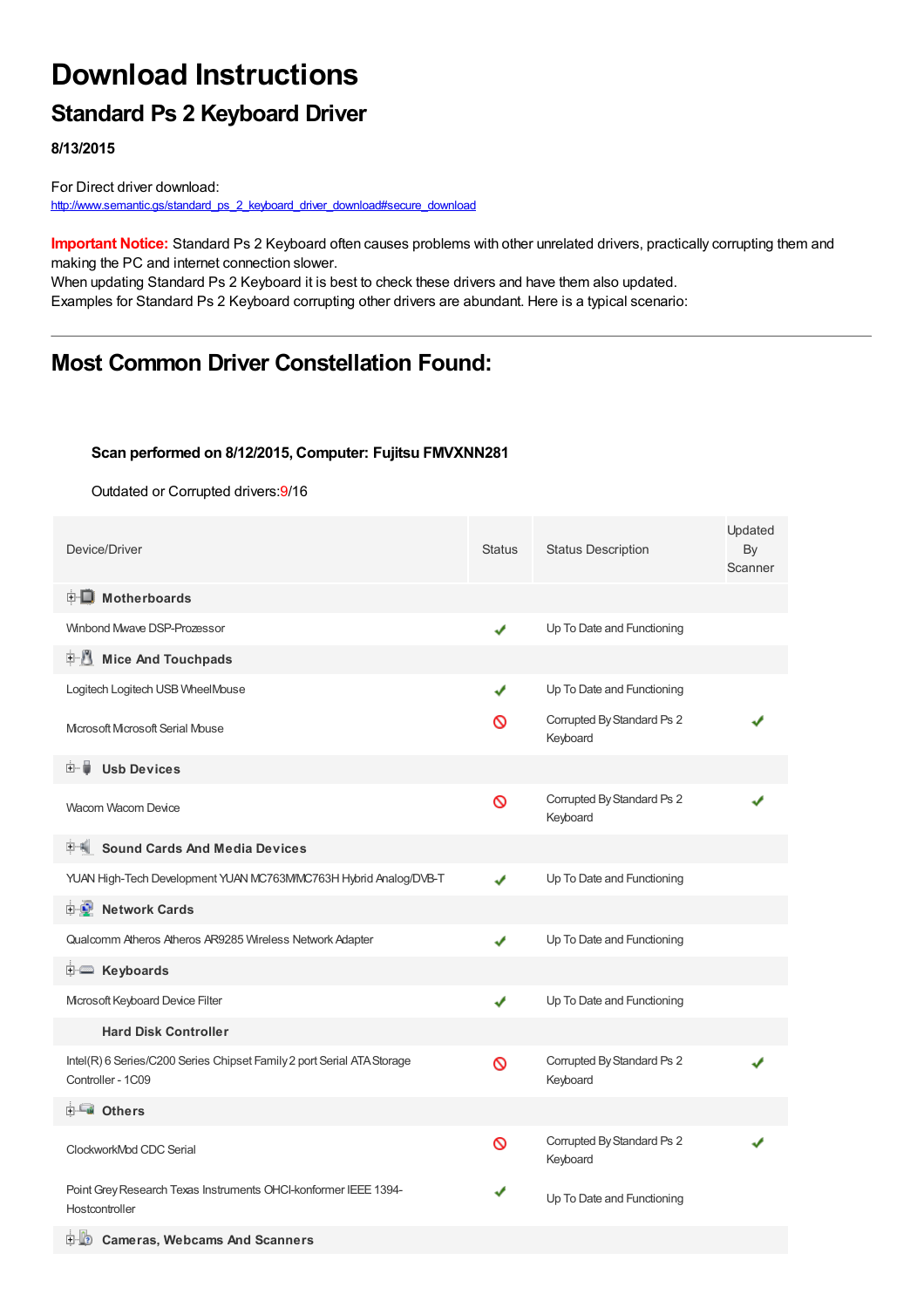| USB2.0 PC CAMERA Periferica video USB                          |   | Outdated                               |  |
|----------------------------------------------------------------|---|----------------------------------------|--|
| Video Cards                                                    |   |                                        |  |
| ATI RADEON X600 Series Secondary (Mcrosoft Corporation - WDDM) |   | Outdated                               |  |
| input Devices                                                  |   |                                        |  |
| Logitech Logitech Wheel Mouse (USB)                            | ∾ | Corrupted By Standard Ps 2<br>Keyboard |  |
| <b>E-TP</b> Port Devices                                       |   |                                        |  |
| PROLINK PROLINK Diagnostics Device (COMB)                      | ര | Corrupted By Standard Ps 2<br>Keyboard |  |
| <b>E</b> Monitors                                              |   |                                        |  |
| Sony Digital Flat Panel (1024x768)                             | ✔ | Up To Date and Functioning             |  |
| <b>E-6</b> Mobile Phones And Portable Devices                  |   |                                        |  |
| <b>Acer NOKIA</b>                                              | ര | Corrupted By Standard Ps 2<br>Keyboard |  |

# **Standard Ps 2 Keyboard Driver Models:**

| <b>Driver Model</b>                         | <b>Original</b><br><b>Upload Date</b> | Last<br><b>Modification</b> | <b>Driver File</b>                       | <b>File</b><br><b>Size</b> | <b>Most Compatible</b><br><b>Computer Model</b> | <b>Availabilty To</b><br><b>Scanner</b> |
|---------------------------------------------|---------------------------------------|-----------------------------|------------------------------------------|----------------------------|-------------------------------------------------|-----------------------------------------|
| <b>Standard Ps 2 Keyboard</b><br>22821.1    | 9/23/2014                             | 8/5/2015                    | standard_ps_2_keyboard-<br>22821.1.exe   |                            | 142kb Sony VPCW126AG,                           | ✔                                       |
| <b>Standard Ps 2 Keyboard</b><br>2.10392.1  | 11/2/2014                             | 8/5/2015                    | standard_ps_2_keyboard-<br>2.10392.1.exe | 70kb                       | NEC PC-MJ18XAZEZXS9,                            |                                         |
| <b>Standard Ps 2 Keyboard</b><br>82.14      | 9/19/2014                             | 8/6/2015                    | standard_ps_2_keyboard-<br>82.14.exe     |                            | 210kb HP Pavilion zd7000,                       | ✔                                       |
| <b>Standard Ps 2 Keyboard</b><br>3241.12    | 1/16/2015                             | 8/5/2015                    | standard_ps_2_keyboard-<br>3241.12.exe   | 65kb                       | HP23-b340ef,                                    | ✔                                       |
| <b>Standard Ps 2 Keyboard</b><br>72441.1    | 9/17/2014                             | 8/8/2015                    | $-72441.1$ .exe                          |                            | 138kb HP23-d219,                                | ✔                                       |
| <b>Standard Ps 2 Keyboard</b><br>2401.11.1  | 10/21/2014                            | 8/2/2015                    | standard_ps_2_keyboard-<br>2401.11.1.exe |                            | 163kb Packard Bell EASYNOTE M/86,               | ✔                                       |
| <b>Standard Ps 2 Keyboard</b><br>33202      | 9/21/2014                             | 8/8/2015                    | standard_ps_2_keyboard-<br>33202.exe     |                            | 140kb HPHP Compaq nc6000,                       | ✔                                       |
| <b>Standard Ps 2 Keyboard</b><br>2.1272.16  | 9/4/2014                              | 8/9/2015                    | standard_ps_2_keyboard-<br>2.1272.16.exe | 72kb                       | NEC PC-LL750NSB-YC,                             | J                                       |
| <b>Standard Ps 2 Keyboard</b><br>E40842.1   | 9/10/2014                             | 8/8/2015                    | standard ps 2 keyboard-<br>e40842.1.exe  |                            | 105kb Toshiba Dynabook EX/2513CDSTB,            |                                         |
| <b>Standard Ps 2 Keyboard</b><br>83629      | 8/1/2014                              | 8/7/2015                    | standard ps 2 keyboard-<br>83629.exe     |                            | 194kb Northern Mcro P4865G-M-AS,                | ✔                                       |
| <b>Standard Ps 2 Keyboard</b><br>81.1071.1  | 10/31/2014                            | 8/5/2015                    | standard_ps_2_keyboard-<br>81.1071.1.exe | 31kb                       | Toshiba SATELLITE L850-A903,                    |                                         |
| <b>Standard Ps 2 Keyboard</b><br>R73242.1   | 9/24/2014                             | 8/10/2015                   | tnjmc-r73242.1.exe                       |                            | 143kb IBM System x 3650 M4 - [7915F2M]          | ✔                                       |
| <b>Standard Ps 2 Keyboard</b><br>42897      | 1/12/2015                             | 8/4/2015                    | standard ps 2 keyboard-<br>42897.exe     |                            | 124kb NT Computer ACCENT Q 6600/501,            | ✔                                       |
| <b>Standard Ps 2 Keyboard</b><br>2.12966    | 10/6/2014                             | 8/4/2015                    | standard_ps_2_keyboard-<br>2.12966.exe   | 152kb                      | HPHP Compaq dc7600 Small Form<br>Facto.         | ✔                                       |
| <b>Standard Ps 2 Keyboard</b><br>F242.10    | 10/26/2014                            | 8/7/2015                    | $-f242.10$ .exe                          | 22kb                       | Lenovo ThinkCentre M55p,                        | ✔                                       |
| <b>Standard Ps 2 Keyboard</b><br>32833      | 9/8/2014                              | 8/5/2015                    | standard_ps_2_keyboard-<br>32833.exe     |                            | 164kb Lenovo 6086WKY,                           | ✔                                       |
| <b>Standard Ps 2 Keyboard</b><br>Z1.1201.13 | 12/20/2014                            | 8/5/2015                    | k-z1.1201.13.exe                         |                            | 172kb Gateway SX2360,                           | ✔                                       |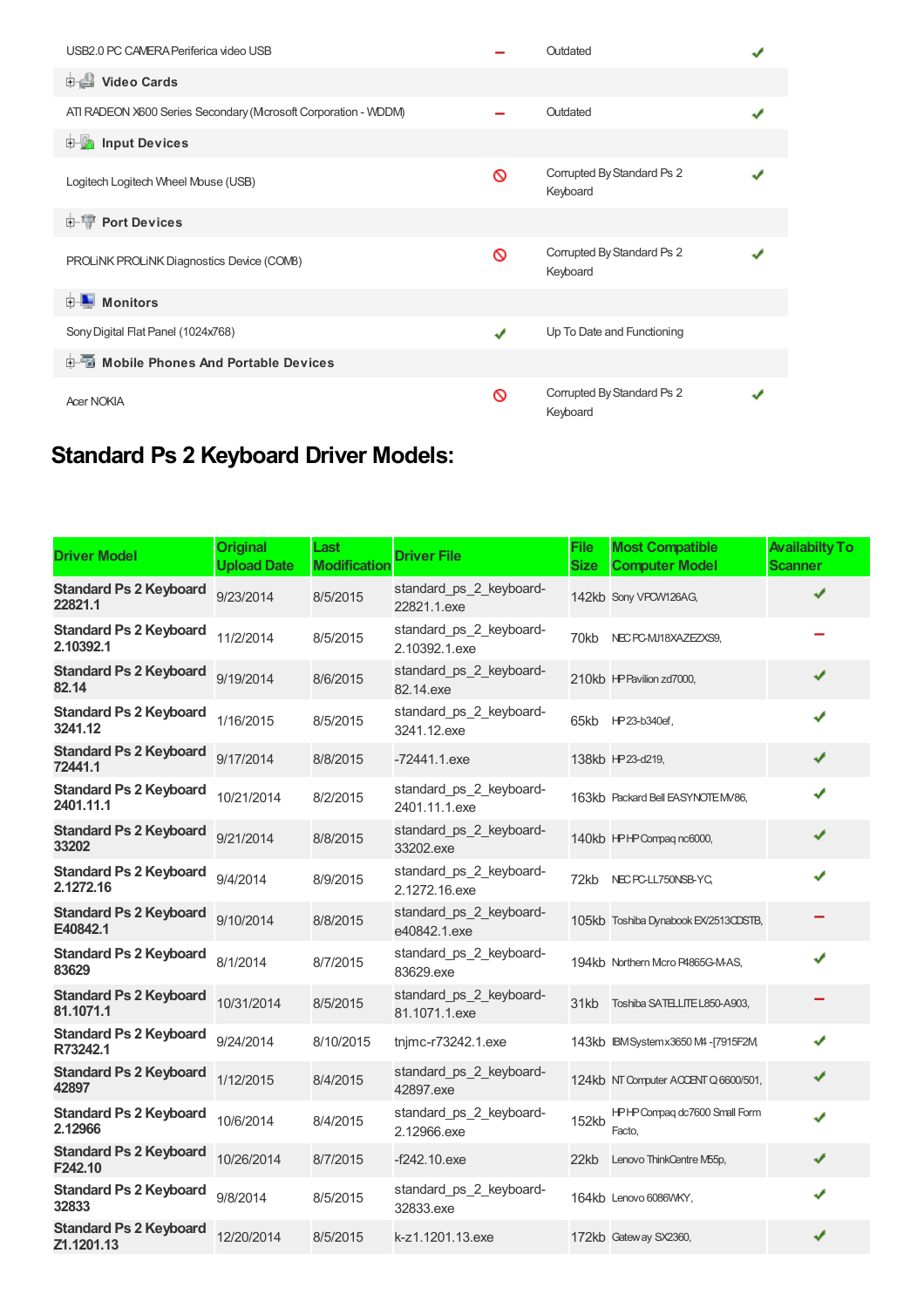| <b>Standard Ps 2 Keyboard</b><br><b>N24</b>  | 11/17/2014 | 8/9/2015  | standard_ps_2_keyboard-<br>n24.exe         |       | 192kb Sony VPCCW1MFX,                |   |  |
|----------------------------------------------|------------|-----------|--------------------------------------------|-------|--------------------------------------|---|--|
| <b>Standard Ps 2 Keyboard</b><br>2.11.1867   | 10/22/2014 | 8/3/2015  | standard_ps_2_keyboard-<br>2.11.1867.exe   |       | 174kb HP WK697AA-ABD p6329de,        | ✔ |  |
| <b>Standard Ps 2 Keyboard</b><br>W43781.1    | 9/27/2014  | 8/5/2015  | kngw-w43781.1.exe                          | 107kb | NEC Express5800/56Xd [N8000-<br>566C | ✔ |  |
| <b>Standard Ps 2 Keyboard</b><br>6281.13     | 11/22/2014 | 8/5/2015  | standard_ps_2_keyboard-<br>6281.13.exe     | 49kb  | Fujitsu FMVXD0AH2Z,                  | ✔ |  |
| <b>Standard Ps 2 Keyboard</b><br>722.176     | 9/22/2014  | 8/8/2015  | standard_ps_2_keyboard-<br>722.176.exe     |       | 53kb HPHP Compag dc7100 SFF,         | ✔ |  |
| <b>Standard Ps 2 Keyboard</b><br>42980       | 11/29/2014 | 8/6/2015  | standard ps 2 keyboard-<br>42980.exe       |       | 164kb Intel W660DI,                  | ✔ |  |
| <b>Standard Ps 2 Keyboard</b><br>70426       | 9/18/2014  | 8/8/2015  | standard_ps_2_keyboard-<br>70426.exe       | 73kb  | WIPRO WIV37455-0653,                 | ✔ |  |
| <b>Standard Ps 2 Keyboard</b><br>32203       | 10/3/2014  | 8/6/2015  | standard ps 2 keyboard-<br>32203.exe       |       | 202kb Panasonic CF-R3DW1AXS,         | ✔ |  |
| <b>Standard Ps 2 Keyboard</b><br>W81.12.167  | 8/26/2014  | 8/4/2015  | standard ps 2 keyboard-<br>w81.12.167.exe  |       | 163kb LGPI-J302E1,                   | ✔ |  |
| <b>Standard Ps 2 Keyboard</b><br>2.1362.12.1 | 9/13/2014  | 8/5/2015  | standard_ps_2_keyboard-<br>2.1362.12.1.exe | 80kb  | Sony VGN-Z90NS,                      | ✔ |  |
| <b>Standard Ps 2 Keyboard</b><br>71.132.14   | 9/27/2014  | 8/6/2015  | tkkdzj-71.132.14.exe                       | 54kb  | Gateway E4252,                       | ✔ |  |
| <b>Standard Ps 2 Keyboard</b><br>2001.14     | 9/9/2014   | 8/4/2015  | standard ps 2 keyboard-<br>2001.14.exe     |       | 210kb HP GN634AV-ABA a6210,          | ✔ |  |
| <b>Standard Ps 2 Keyboard</b><br>80633       | 8/17/2014  | 8/7/2015  | s-80633, exe                               | 57kb  | Toshiba SATELLITE L850-1J9,          | ✔ |  |
| <b>Standard Ps 2 Keyboard</b><br>2.11.1282.1 | 10/20/2014 | 8/6/2015  | standard_ps_2_keyboard-<br>2.11.1282.1.exe | 24kb  | Packard Bell IXtreme J8038,          | ✔ |  |
| <b>Standard Ps 2 Keyboard</b><br>2.1061.12.1 | 1/20/2015  | 8/1/2015  | standard_ps_2_keyboard-<br>2.1061.12.1.exe | 41kb  | SIE 840 P3,                          | ✔ |  |
| <b>Standard Ps 2 Keyboard</b><br>602.11.12.1 | 8/10/2014  | 7/31/2015 | xyik-602.11.12.1.exe                       |       | 177kb HPKY660AA-ABJ p6170jp,         | ✔ |  |
| <b>Standard Ps 2 Keyboard</b><br>61.1903     | 9/27/2014  | 8/10/2015 | standard_ps_2_keyboard-<br>61.1903.exe     |       | 156kb Toshiba SATELLITE A300-27Z,    | ✔ |  |
| <b>Standard Ps 2 Keyboard</b><br>2.11.1488   | 9/24/2014  | 8/5/2015  | jznkux-2.11.1488.exe                       | 23kb  | NEC PC-LL700ED,                      | ✔ |  |
| <b>Standard Ps 2 Keyboard</b><br>32298       | 10/8/2014  | 8/4/2015  | standard_ps_2_keyboard-<br>32298.exe       |       | 174kb Lenovo ThinkCentre E51,        | ✔ |  |
| <b>Standard Ps 2 Keyboard</b><br>62007       | 10/26/2014 | 8/8/2015  | standard ps 2 keyboard-<br>62007.exe       |       | 120kb Panasonic CF-30CTWAZBM,        | √ |  |

### **Typical Driver constellation for scanned computers:**

### **Data derived from 1172 scans made on these 356 computers from 10/24/2014 to 7/31/2015:**

SonyPCV-HS72B, HP Pavilion ZV6100, ICP / IEi KINO-945GSE, Compaq KT310AA-AB4 SR5490CF, Foxconn AT-7000 Series, HP HP 655 Not3book PC, EDsys EPROI5120W7P, Compaq ED879AA-ABA SR1638NXNA540, NEC PC-MJ30XRZJDU83, LGRD580-E.ADE1BF2, Lenovo 20AVCTO1WW, Fujitsu FMVFB70NT, EMachines EL1200-06w, Biostar TP55, SonyVGN-Z21WN\_B,HPKT316AA-ABEm9253.es, SonyVGN-FS755FP,NECPC-MY18AESETM81, SonyVGNFW590GAB,HP HPE-420f,Dell Vostro 5470, PanasonicCF-74KCJDZAM, Fujitsu FMVXNLHD2A,HPKY660AA-ABJ p6170jp,HPPresario V2000, Fujitsu LIFEBOOKE8310, Intel WV68805-0072, HP NW943AA-UUW m9570, LG S1-PRIDE, LG R480-KAP28E, HP CQ1160FRm, Packard Bell Imedia S3250, IBM8215Z4S, Seneca PRO0542, EMachines EME725, ELITEGROUPECSG335,Gigabyte P35-S3G, Toshiba SP4320, Lenovo ThinkPad X220 Tablet,GatewayGT5094j,GatewayMD7321U, TYAN S2895, KONTRON 886LCD-M/Flex, IBM8114E9G, M&AE10IS, ASUS Z9PE-D16 Series, Acer Aspire 4253G, HP HP ProBook 4730s, HP A0316001, NEC PC-LS350LS1YG, HP EJ161AA-UUZt3220.ch, HP NY438AA-ABA p6115y, Toshiba SATELLITE C850-16W, Lenovo ThinkPad T60p, HP HP Compaq nc6220, Shuttle SB83V10, IBM2366GG4, SonyVGN-FJ11\_W, IBM1871WNV, LanixLANIXTITANHX4140,HPEL521AA-AB1 a1329k, SonySVS13125CHB, SonySVD132100C, Sony VGN-A317S, IBM831136U, HP VD042AA-ABF p6105f, Fujitsu PRIMERGYTX140 S1, EVGA E679 0.0, NEC MS-6303, NEC PC-LL750NSB-YC, Sony VGC-LA3, HP H9-1156eg, PanasonicCF-18KHH59B8, SonyVGN-TZ37LN\_R, PanasonicCF-T1RCAXR,NECPC-VJ22GXNEHTXA, Acer AOA150p/BGW,NECPC-MY30AEZ77, Fujitsu TROUS CRIMING ON THE PRESENT CONTROLLED THE REGISTION OF CHANGING AND TO DELIGIOUS CONTROLLING TO A SPIRE STRIS<br>FIMMUS2B77, Panasonic CF-19KHRC62M, Toshiba Satellite C660-2KF, NEC PC-VN770JS3EB, NEC PC-VR970MG, Acer Aspire UDP GN ANDROS-I36L, Toshiba Dynabook EX/66MMHS, Lenovo Lenovo IdeaPad Y485, Intel Poulsbo Chipset, Compaq PS269AA-ABU SR1360UKGB510, HP HP Compaq 6515b, Toshiba SATELLITEL850-1M6, SonySVF15N1B4E, Lenovo ThinkPad T60, SonyVGC-LA3,Compaq DD373A-ABY6650 DK110,HPGJ404AA-UUZ a6110.ch, Seneca Pro300475,HPHPPavilion TS14 Notebook PC,NECPC-VZ500AD,HPHPCompaq 6510b, IBMIBMeServer x226-[8648W16, Intel Crestline, Fujitsu FMP773BDW, Seneca Pro64601, Lenovo IdeaPad S10e, Toshiba Dynabook SS LX/190DK, Supermicro C2SBC-Q, THEIS TH-C346/945GZME-RH/512/80/Mdi-Towe, Packard Bell EASYNOTE\_MX52-B-551NC, AT ALSEN PROFI 41G, IBM System x3200 M3 -17328K1G, Toshiba Satellite C660-196, Sony VGC-JS4EF\_S, MSICX61 0NC/CX61 0ND/CX61 0NF/CX61 0NE, EMachines EL1352,GatewayFX4710-UB802A, SonyVGN-NS72JB\_W, LGLS75-26JLCE1, BenQJoybook P51, Lenovo ThinkPad W530, IBM819437U, Fujitsu LifeBook A6210, Fujitsu CELSIUS W380, Lenovo ThinkPad X201, Advent Monza, Acer Veriton L670, Lenovo 20188,HP700-014eg, LG LM70-PKJE, Acer TM6595, LGLE50-5B142T, Acer Aspire 5672, Lenovo IdeaPad S10e,NECRNF91180985, Alienware Aurora m9700, SonyVGN-SZ76GN\_B, Lenovo ThinkPad L530, DIXONSXP Philips Freevents, Toshiba SATELLITE L850-A892, HP Compaq Presario Notebook PC, Toshiba Satellite L650D, LG R460-K.ABLGL, HP HP Compaq nc4010, HP Compaq nx9020, HP RT586AA-ABU t3720.uk, Sony VGN-TT1, Sony VGN-FZ180U, Toshiba SATELLITE C870-181, HP EC577AA-B1U d4180.se, SonyVPCEB1E1E, PanasonicCF-18DHB32GD, SonyVGC-JS410F, EMachines Emachine E725, Lenovo 6066W8R,Compaq EL445AA-ABASR1750NXNA651, Sony VPCCA2Z0E,HPHDX9400, LGR710-S.AP55V,NECPC-MK34HEZEH,HP600-1210ch, SonyVGN-FT92S, LGR405-A.CPF1E1, SonyPCG-FX602, Acer AcerPower 8000,